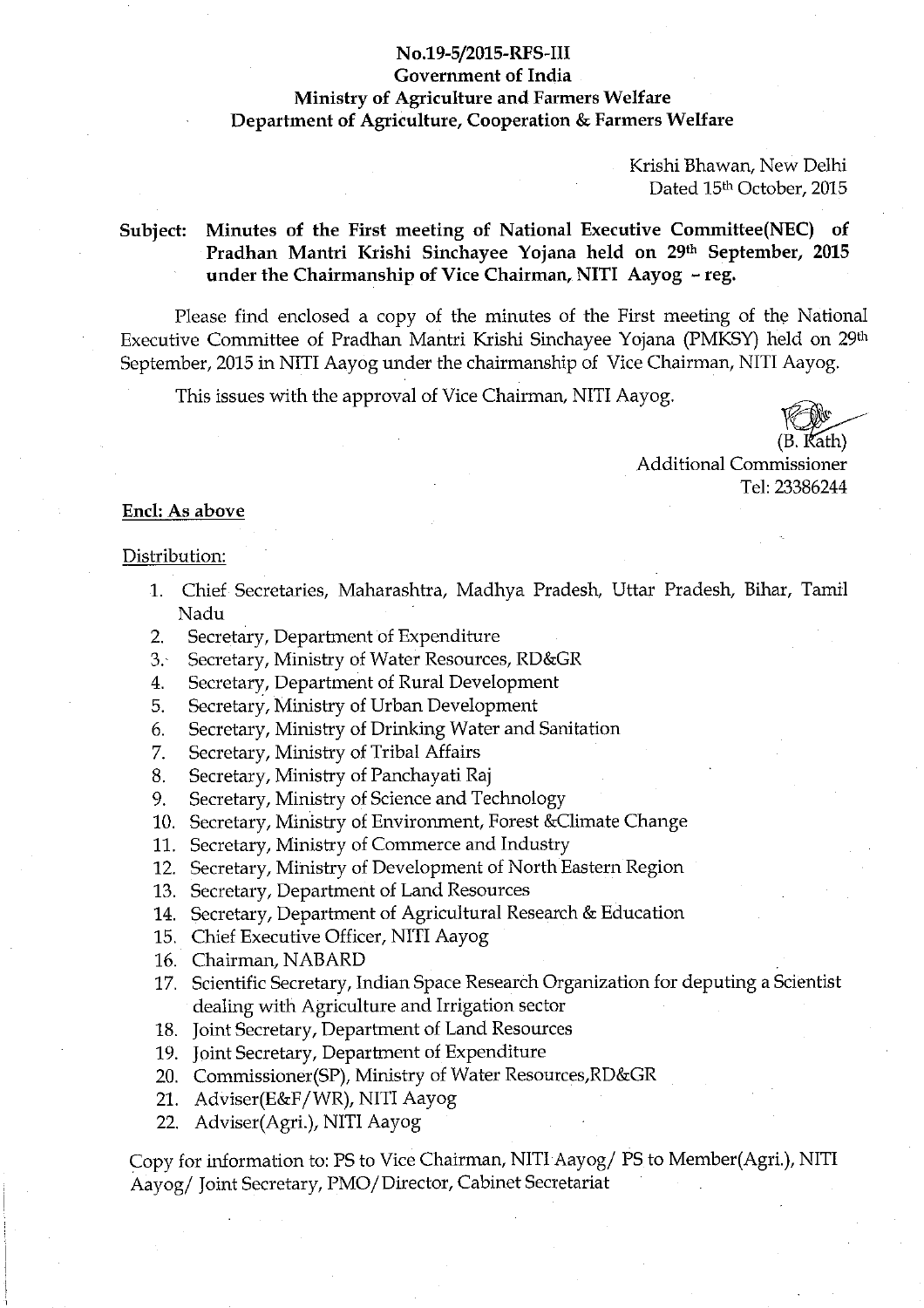# **Minutes of the First meeting of the National Executive Committee of Pradhan Mantri Krishi Sinchayee Yojana(PMKSY) held on 29th September 2015 in NITI Aayog under the Chairmanship of Vice Chairman, NITI Aayog**

The First meeting of the National Executive Committee (NEC) of Pradhan Mantri Krishi Sinchayee Yojana (PMKSY) was held on 29th September 2015 in NITI Aayog under the Chairmanship of Vice Chairman, NITI Aayog. List of participants is annexed.

Vice Chairman, NITI Aayog initiated the proceedings of the meeting emphasizing upon the importance of the programme and stressed to prioritize the implementation of the projects to get the maximum return per rupee invested. He desired to include Dr. Ramesh Chand, Member (Agriculture), NITI Aayog in the NEC to take advantage of his vast experience in agriculture and related activities. The House agreed to this.

In the beginning, a presentation was made by Secretary, Department of Agriculture, Cooperation & Farmers Welfare (DAC&FW) on the status of implementation of the programme. The major highlights of the presentation were as under:

- a. The challenges/issues being faced in the irrigation sector are substantial area under rain-fed condition, gap between irrigation potential created and utilized, over exploitation of ground water, poor water use efficiency, improper crop alignment etc.
- b. The approach and strategy of PMKSY is increase in irrigation coverage, enhancement in use of augmented resources by bridging the gap between irrigation potential created and utilized, improvement/strengthening of water distribution network, enhancement of water use efficiency, sustainable & efficient management of water resources etc.
- c. The CCEA approved implementation of PMKSY in its meeting held on  $1<sup>st</sup>$ July, 2015. Guidelines for the approved programme were issued by the DAC&FW on 30<sup>th</sup> July, 2015 with the approval of Hon'ble Agriculture Minister.
- d. Notifications regarding constitution of both National Steering Committee and National Executive Committee of PMKSY have been issued.
- e. The website 'www.pmksy.gov.in' with static features has been made operational from 13thAugust, 2015.
- f. Training to All India Service Officers (IAS and IFS) for preparation of District Irrigation Plans has already commenced and is expected to be completed by 16th October, 2015.
- g. The status of release of fund under various components of PMKSY was apprised. DAC&FW has taken the initiatives to converge resources for implementation of water harvesting and conservation activities for drought proofing and ground water recharge in the frequently drought affected districts and over exploited/notified blocks/talukas identified by Central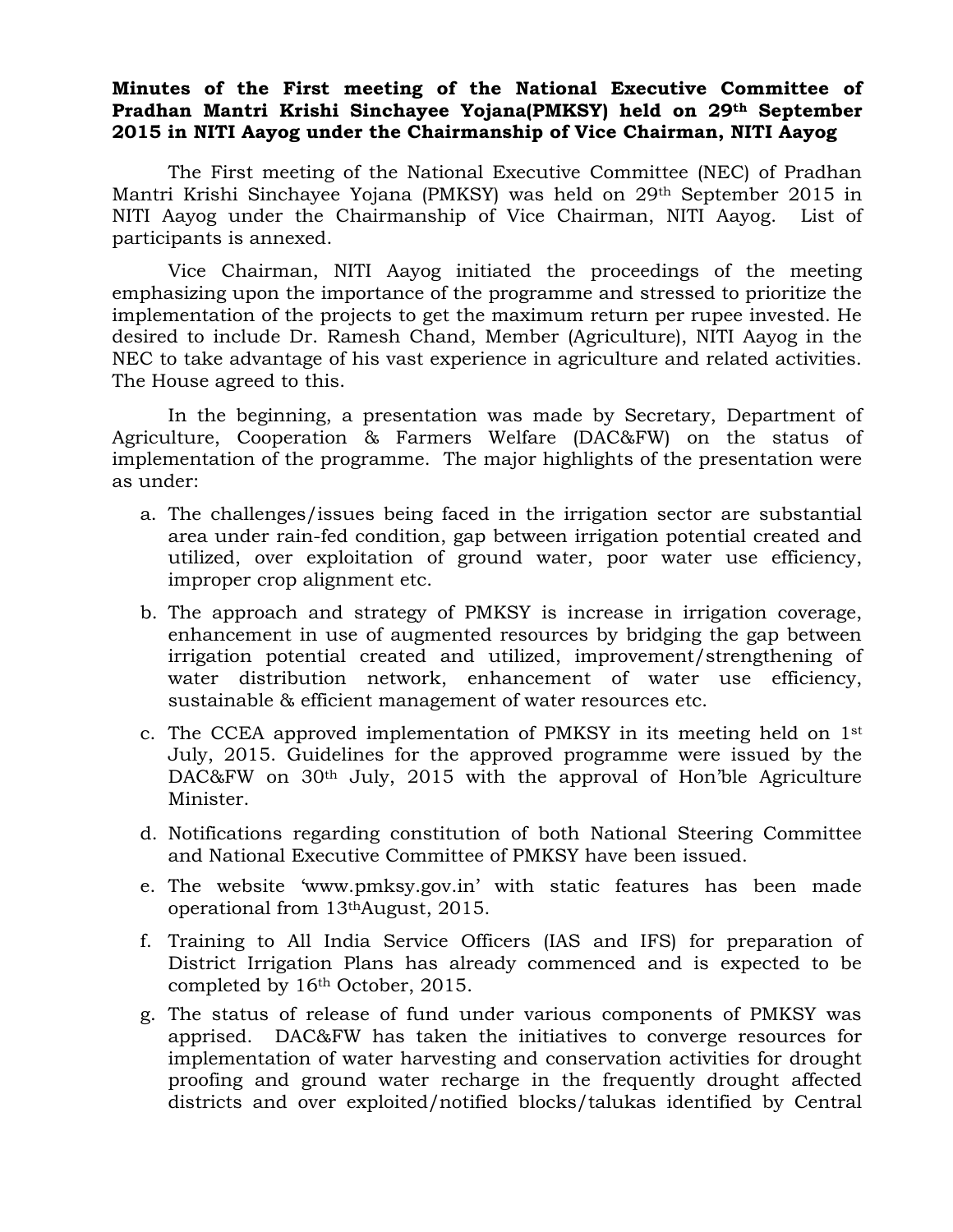Ground Water Board(CGWB). Rs. 175 crore has been released for supplementing material component of MGNREGA in 150 most vulnerable blocks/talukas identified by CGWB and Rs.410 crores have been allocated to States for drought proofing and ground water recharge through watershed development programmes of DoLR of which 60% has already been released.

h. The targets for 2015-16 under PMKSY were also presented which include preparation of 100 District Irrigation Plans, coverage of 1.2 lakh ha under AIBP, 0.3 lakh ha under Surface Minor Irrigation, 2.0 lakh ha under CAD&WM, 0.3 lakh ha under Minor Irrigation (Ground Water), 0.2 lakh ha under irrigation through RRR of water bodies, 5 lakh ha under Precision Irrigation and 4.4 lakh ha under Protective Irrigation (Watershed Projects).

2. Secretary, DAC&FW mentioned that there is an urgent need to modify the guidelines of AIBP so that the amount available with the Ministry of Water Resources is urgently sanctioned to projects which are nearing completion.

It was also pointed out that from 2015-16, Central Government contribution is only 50%. Therefore, every project may not be required to seek the concurrence of Central Water Commission.

3. Chief Secretary, Madhya Pradesh pointed out that the State Government has been facing enormous difficulty in getting funds released under AIBP even for projects in which the State Government has spent the money out of its own budgetary resources. He requested to modify the operational guidelines of AIBP urgently to address the problem of delay in release of funds under AIBP and PMKSY (*Har Khet Ko Pani*).

4. The Secretary, DoLR raised the issue of restricted administrative expenses upto 5% under PMKSY which is not adequate to meet the expenses of SLNA already functional in the States. He wanted this to be restored at 10%.

5. Commissioner, Water Resources, MoWR pointed out that a liability of about Rs. 97,000 crore has been created under AIBP against the projects which are already sanctioned. But the current year allocation is only Rs. 1000 crore. He mentioned that 46 projects have been selected out of 149 projects in 16 states. He informed that Rs.415crore has been released to State Governments under AIBP and Rs. 362crore under PMKSY (*Har Khet Ko Pani*).

6. Principal Secretary (Water Resources), Madhya Pradesh stated to give priority to projects which could be completed with less allocation of funds. He pointed out that 20 out of 46 prioritized projects can be completed with an investment of Rs. 800 crore. Chairman directed that a note may be submitted to NITI Aayog by the Government of Madhya Pradesh.

7. The Principal Secretary, Water Resources, Madhya Pradesh pointed out that within the allocated budget of Rs. 1000 crore for *Har Khet Ko Pani* and Rs. 1000 crore for AIBP, a number of projects can be completed in 2015-16 and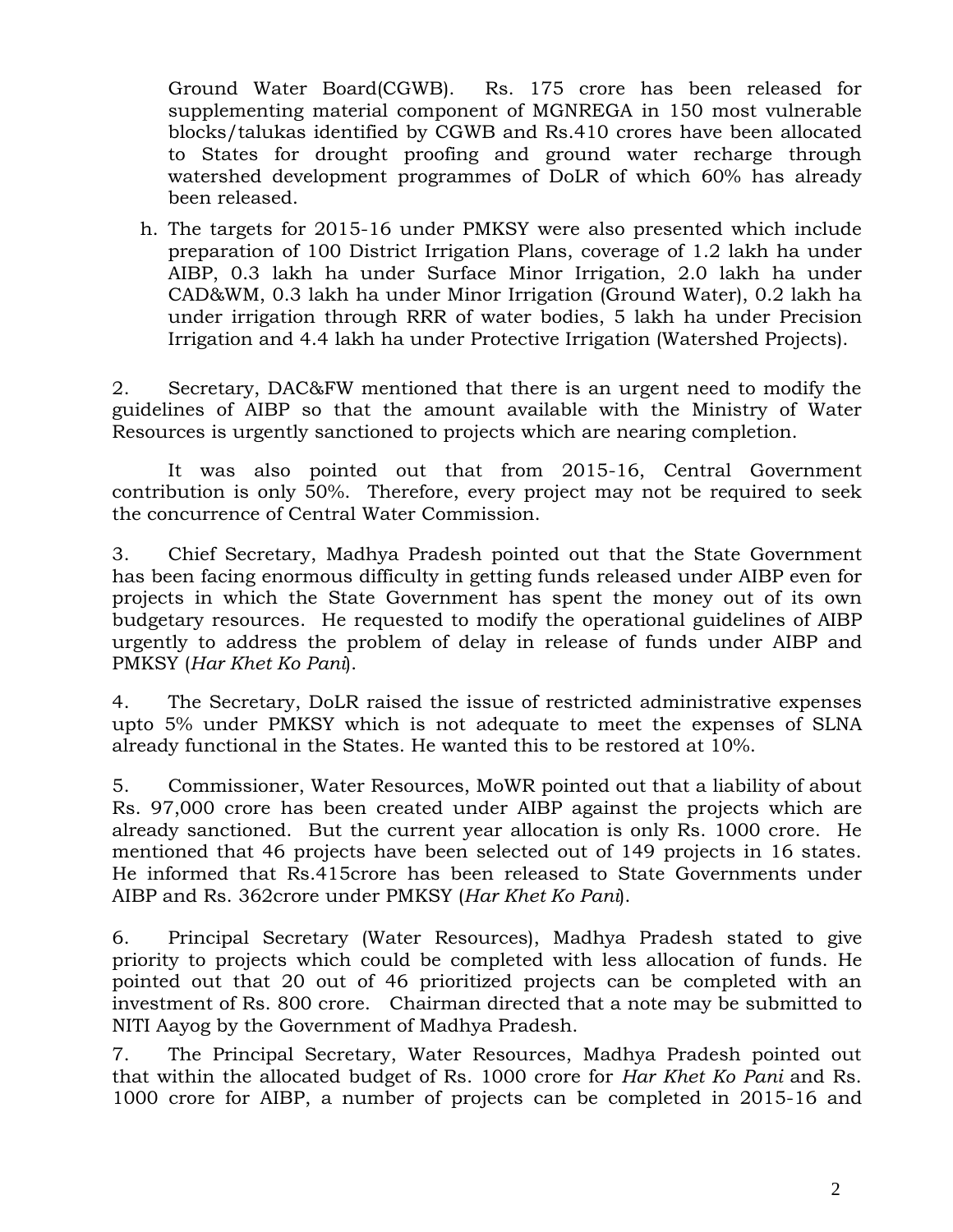2016-17. However, due to the procedure followed by CWC, such a prioritization has not been possible.

Chairman decided that Member, NITI Aayog may review this matter with the Ministry of Water Resources and decide the procedure to be followed by MoWR for selecting the projects for which money will be released.

8. Secretary, DoLR mentioned that projects amounting to Rs. 51000 crore has been sanctioned out of which Rs. 11032 crore has been released so far. Earlier the projects were funded to the extent of 90% by the Government of India but from this year, the Government of India funding is restricted to 50%. He requested that in order to complete the already sanctioned projects, requisite allocation may be provided by the Ministry of Finance in the budget.

- 9. The following decisions were taken in the meeting:-
- a. Dr. Ramesh Chand, Member (Agriculture), NITI Aayog may be included in the National Executive Committee (NEC) of PMKSY as a member.

### (Action: DAC&FW)

b. A Committee under the Chairmanship of Member (Agriculture), NITI Aayog may be constituted to develop a roadmap for PMKSY. The DAC&FW, in consultation with Member (Agriculture), NITI Aayog, will finalize the constitution of this committee within a week.A mechanism to bring all Ministries/Departments, agencies, research institutions including those under University system and financial institutions engaged in the water sector on a common platform for sustainable development of water resources may also be indicated in the road map.

# (Action: DAC&FW)

c. The condition of release of funds not exceeding 60 % of the allocated amount under IWMP as first installment may be relaxed for the current year and the funds may also be released to the left-out States. This is required as working season has started from October and timely release of funds may lead to effective implementation of the programme.

# Action: DoLR

d. Suitable modification in operational guidelines of AIBP need to be made to provide larger flexibility to States for sanction of projects to ensure faster implementation of the irrigation projects. The practice of approval of individual projects at GOI/CWC level may be done away and the SLSC be empowered to approve projects emanated from DIPs identifying the gaps and the requirement. Representation of regional office of CWC may be ensured in the SLSC meeting. The changes/modifications to this effect need to be carried out immediately with the approval of Hon'ble Union Water Resources Minister.

# Action: MoWR, RD&GR

e. Allowing engagement of contractors and use of machineries for which funds from PMKSY may be used to supplement the material component of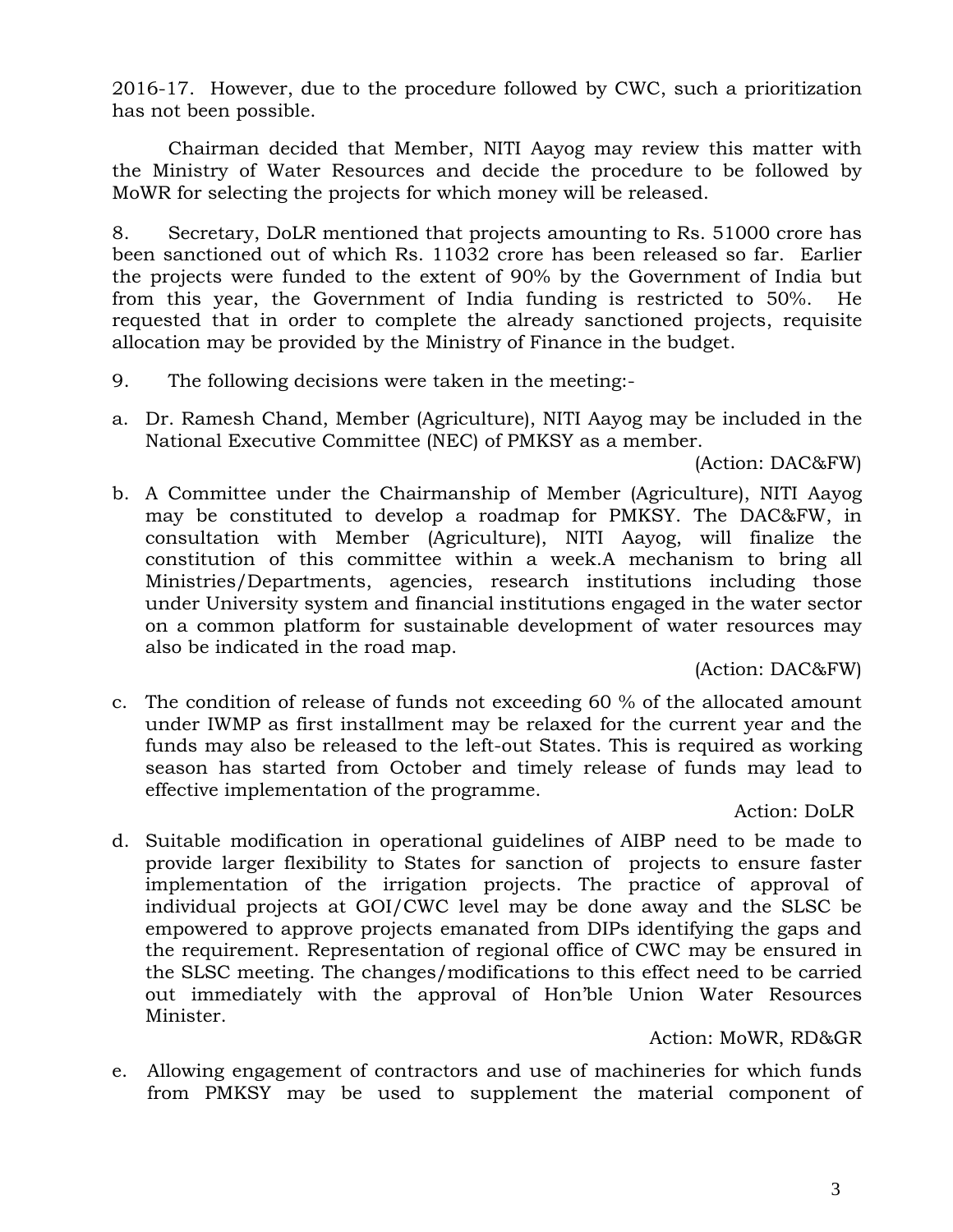MGNREGS works was in-principle supported. However, it was decided to place the issue before the National Steering Committee of PMKSY for advice. Any such change may also require change in the Act (MGNREGA).

Action: MoRD and DAC&FW

f. The Committee under the Chairmanship of Member, NITI Aayog may formulate a policy for release of funds by the MoWR. The State Government of Madhya Pradesh may also be consulted for this. The Committee may study how the projects can be sanctioned at the State level without referring them to CWC for case by case approval. The Committee may examine how technical conditions of CWC may be obtained at the State level itself. The committee may also examine how the procedures of consulting CWC may be simplified.

### Action: MoWR,RD&GR

g. The role of National Rainfed Area Authority was discussed in the meeting. There was an overwhelming consensus in the meeting for dis-continuation of the National Rainfed Area Authority. Therefore, it was decided that the National Rainfed Area Authority may be disbanded with the approval of competent authority.

#### Action: DAC&FW

h. The Committee noted the request of DoLR for raising the limit of administrative expenses from 5% to 10%. It was decided that a fresh proposal may be submitted by DoLR to DAC&FW and the same may be finalized with the approval of Hon'ble Agriculture Minister.

# Action: DoLR& DAC&FW

i. The State Level Sanctioning Committee may be authorized to approve projects under different components of PMKSY including that of Ministry of Water Resources for the ongoing major and medium irrigation projects except those of inter-State in nature. For the remaining components like PMKSY (*Har khet ko pani*), PMKSY(per drop more crop) and PMKSY(Watershed), the allocation need to be conveyed to the States well in advance to prepare the annual action plan based on approved DIP/SIP.

Action: implementing Ministries/Departments

j. The suggestion for simplifying the process of developing district irrigation plan was accepted. These plans need to be developed following intensive participatory consultation process and not of mandatory procedures requiring approval at block/intermediate level or Zila Parisad level. Specific suggestions to this effect will be sent by the Govt. of Madhya Pradesh which will be taken up by DAC&FW to accommodate changes in guideline with the approval of Hon'ble Agriculture Minister.

Action: DAC&FW and GoMP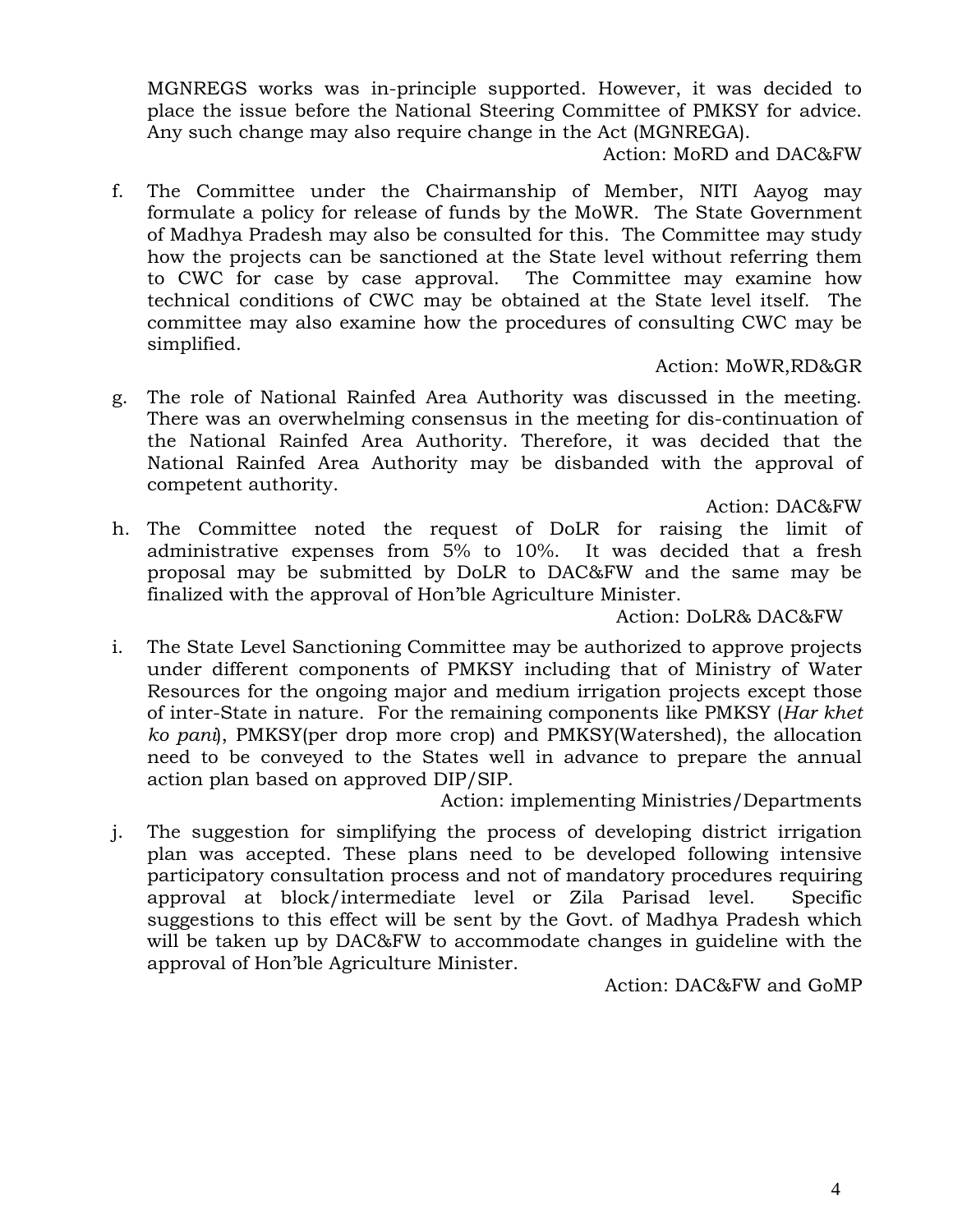# **LIST OF PARTICIPANTS WHO ATTENDED THE FIRST MEETING OF THE NATIONAL EXECUTIVE COMMITTEE (NEC) OF PRADHAN MANTRI KRISHI SINCHAYEE YOJANA (PMKSY) HELD ON 29.9.2015 AT 4.00 PM IN NITI AAYOG UNDER THE CHAIRMANSHIP OF VICE CHAIRMAN, NITI AAYOG**

| Sl.No. | Name and Designation                    | Organisation                       |
|--------|-----------------------------------------|------------------------------------|
| 1.     | Dr. Arvind Panagariya, Vice<br>Chairman | NITI Aayog - In Chair              |
| 2.     | Dr. Ramesh Chand, Member                | NITI Aayog                         |
| 3.     | Ms. Sindhushree Khullar, CEO            | NITI Aayog                         |
| 4.     | Shri Siraj Hussian, Secretary           | Department of Agriculture          |
|        |                                         | Cooperation & Farmers Welfare      |
| 5.     | Shri S.M. Vijayanand, Secretary         | Ministry of Panchayati Raj, Krishi |
|        |                                         | Bhawan, Dr. Rajendra Prasad        |
|        |                                         | Road, New Delhi-110001             |
| 6.     | Shri Vijay Shankar Madan, Secretary     | Ministry of Rural Development,     |
|        |                                         | Department of Land Resources,      |
|        |                                         | Krishi Bhawan, Dr. Rajendra        |
|        |                                         | Prasad Road, New Delhi-110001      |
| 7.     | Shri Anthony De Sa, Chief Secretary     | Government of Madhya Pradesh       |
|        |                                         | Mantralaya, Vallabh Bhawan,        |
|        |                                         | Bhopal-462004                      |
| 8.     | Sri Harsh Kumar Bhanwala, Chairman      | National Bank for Agriculture and  |
|        |                                         | Rural Development (NABARD)         |
| 9.     | Shri Jalaj Srivastava, Additional       | Ministry of Agriculture,           |
|        | Secretary                               | Department of Agriculture and      |
|        |                                         | Cooperation, Krishi Bhawan, Dr.    |
|        |                                         | Rajendra Prasad Road, New Delhi-   |
|        |                                         | 110001                             |
| 10.    | Dr. Alok K. Sikka, DDG(NRM)             | Indian Council of Agriculture      |
|        |                                         | Research (ICAR), Division of       |
|        |                                         | Natural Resource Management,       |
|        |                                         | Krishi Anusandhan Bhawan-II,       |
|        |                                         | New Delhi-110012                   |
| 11.    | Shri D.K.Jain, Addl.Chief               | Govt. of Maharashtra, Agriculture  |
|        | Secretary (Agriculture & Marketing)     | Department, R.No. 509, Annex       |
|        |                                         | Bldg. Mantralaya, Mumbai 400032    |
| 12.    | Shri Amit Mohan Prasad, Principal       | Agriculture Department, Uttar      |
|        | Secretary Agriculture                   | Pradesh                            |
| 13.    | Shri Radheyshyam Julaniya, Principal    | <b>Water Resources Department,</b> |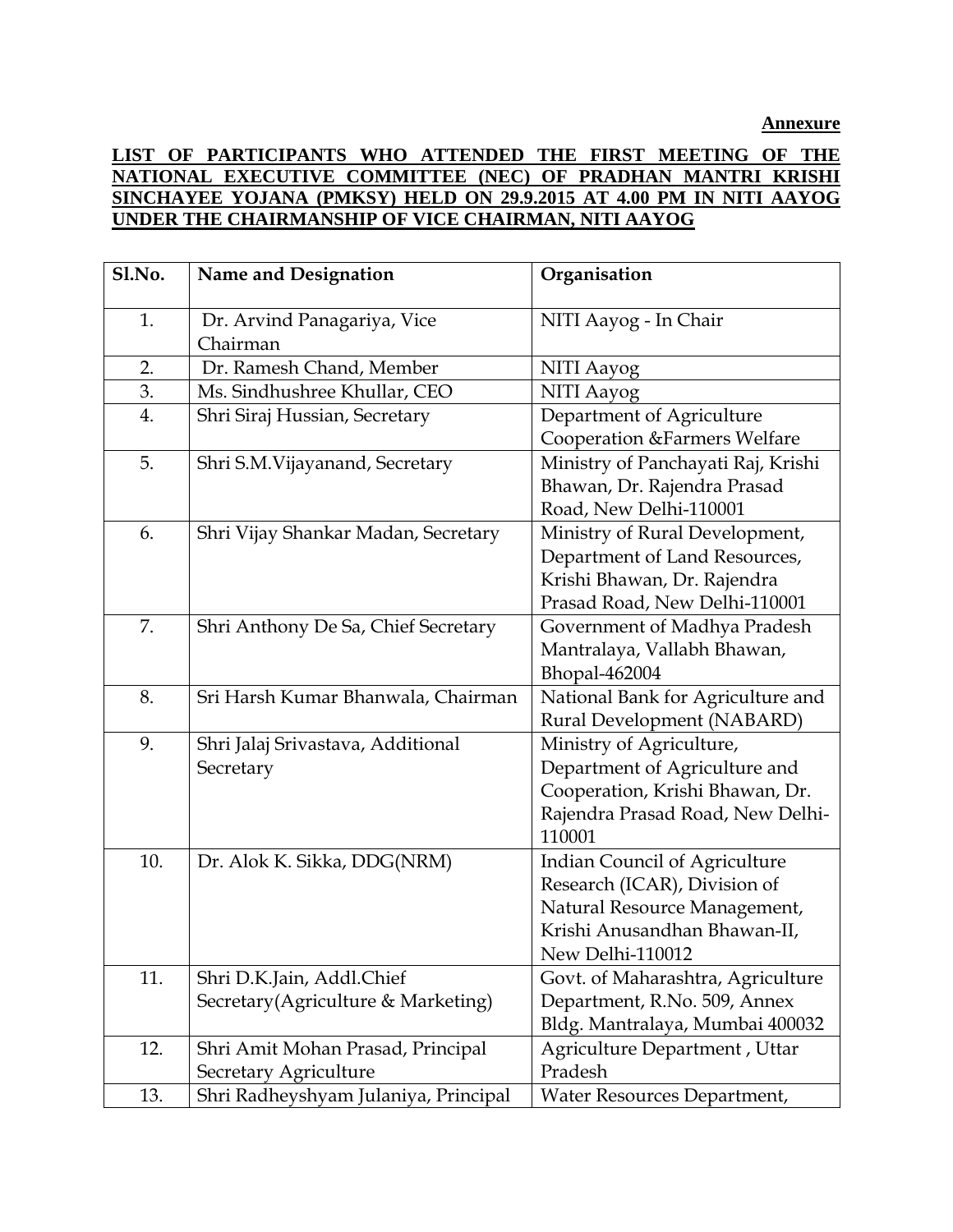|     | Secretary                              | Madhya Pradesh, Data Centre               |
|-----|----------------------------------------|-------------------------------------------|
|     |                                        | Campus, SWARA Bhavan (Behind              |
|     |                                        | Kolar Guest House), Link Road,            |
|     |                                        | Bhopal, Pin code-462003, M.P.             |
| 14. | Dr. Rajesh Rajora, Principal Secretary | Department of Agriculture,                |
|     |                                        | Horticulture & Food Processing,           |
|     |                                        | Government of Madhya Pradesh              |
| 15. | Shri Arunish Chawla, Joint Secretary   | Department of Expenditure                 |
| 16. | Dr. Sandeep Dave, Joint Secretary      | Ministry of Rural Development,            |
|     |                                        | Department of Land Resources,             |
|     |                                        | Krishi Bhawan, Dr. Rajendra               |
|     |                                        | Prasad Road, New Delhi-110001             |
| 17. | Shri Prabhat Kumar Sarangi, Joint      | Ministry of Rural Development,            |
|     | Secretary                              | Department of Land Resources,             |
|     |                                        | Krishi Bhawan, Dr. Rajendra               |
|     |                                        | Prasad Road, New Delhi-110001             |
| 18. | Shri R.B.Sinha, Joint Secretary        | Ministry of Agriculture,                  |
|     |                                        | Department of Agriculture and             |
|     |                                        | Cooperation, Krishi Bhawan, , Dr.         |
|     |                                        | Rajendra Prasad Road, New Delhi           |
| 19. | Ms. Shubha Thakur, Joint Secretary     | Ministry of Urban Development,            |
|     |                                        | Nirman Bhawan, New Delhi                  |
| 20. | Shri Santosh Kumar Sarangi, Joint      | Ministry of Commerce & Industry,          |
|     | Secretary                              | Department of Commerce, Udyog             |
|     |                                        | Bhawan, New Delhi                         |
| 21. | Shri Pradeep Kumar,                    | Ministry of Water Resource, Rural         |
|     | Commissioner(SPR)                      | Development & Ganga                       |
|     |                                        | Rejuvenation                              |
| 22. | Shri Vipin Kumar, Resident             | <b>Bihar</b>                              |
|     | Commissioner                           |                                           |
| 23. | Shri Jitendra Kumar, Adviser           | NITI Aayog                                |
| 24. | Dr. J.P. Mishra, Adviser               | NITI Aayog                                |
| 25. | Shri Alok Kumar, Adviser               | NITI Aayog                                |
| 26. | Ms. Alka Tiwari, Adviser               | NITI Aayog                                |
| 27. | Ms. Sunita Sanghi, Adviser             | NITI Aayog                                |
| 28. | Shri Shailendra Kumar                  |                                           |
| 29. | Shri Ananda Kumar, Chief Executive     | Tamil Nadu                                |
|     | Officer, SLNA                          |                                           |
| 30. | Shri S.N.Mishra, Assistant Inspector   | Forest Policy, Ministry of                |
|     | <b>General of Forests</b>              | Environment, Forests and Climate          |
|     |                                        | Change, 4 <sup>th</sup> Floor, Vayu Wing, |
|     |                                        | Indira Parvayaran Bhawan,                 |